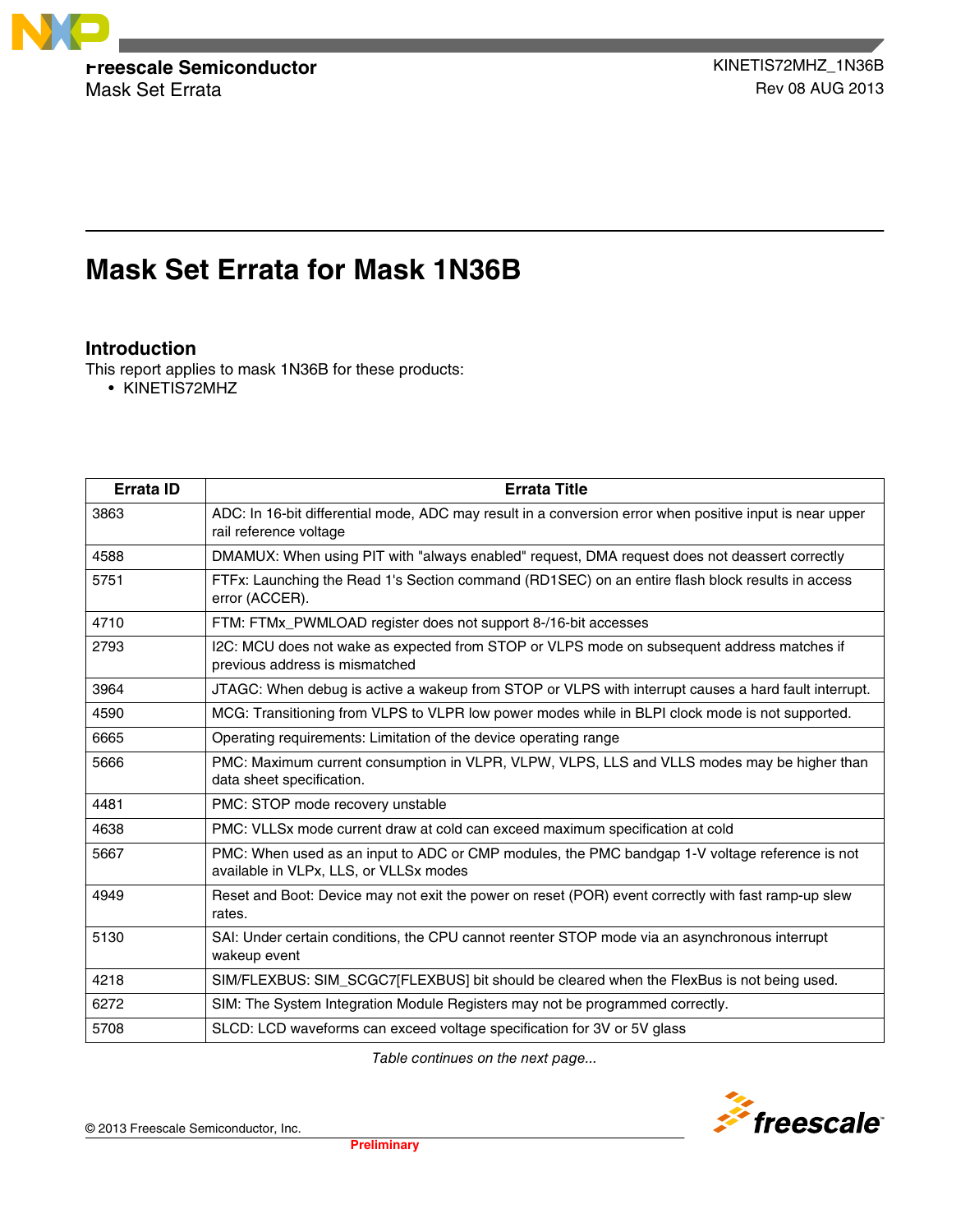

| <b>Errata ID</b> | <b>Errata Title</b>                                                                                                                  |
|------------------|--------------------------------------------------------------------------------------------------------------------------------------|
| 5952             | SMC: Wakeup via the LLWU from LLS/VLLS to RUN to VLPR incorrectly triggers an immediate wakeup<br>from the next low power mode entry |
| 3926             | TSI: The TSI will run several scan cycles during reference clock instead of scanning each electrode once                             |
| 2638             | TSI: The counter registers are not immediately updated after the EOSF bit is set.                                                    |
| 4181             | TSI: When the overrun flag is set, the TSI scanning sequence will exhibit undefined behavior.                                        |
| 4935             | UART: CEA709.1 features not supported                                                                                                |
| 2582             | UART: Flow control timing issue can result in loss of characters                                                                     |
| 4647             | UART: Flow control timing issue can result in loss of characters if FIFO is not enabled                                              |
| 4945             | UART: ISO-7816 T=1 mode receive data format with a single stop bit is not supported                                                  |
| 3892             | UART: ISO-7816 automatic initial character detect feature not working correctly                                                      |
| 5704             | UART: TC bit in UARTx_S1 register is set before the last character is sent out in ISO7816 T=0 mode                                   |
| 5928             | USBOTG: USBx_USBTRC0[USBRESET] bit does not operate as expected in all cases                                                         |

#### **e3863: ADC: In 16-bit differential mode, ADC may result in a conversion error when positive input is near upper rail reference voltage**

#### **Errata type:** Errata

- **Description:** In 16-bit differential mode, the ADC may result in a conversion error when the input voltage on the plus-side of the differential pair (DPx) exceeds approximately (VREFH\*31/32). Other modes are unaffected.
- **Workaround:** To avoid a conversion error near positive full-scale in this mode, do not allow the input voltage on the plus-side of the differential pair (DPx) to exceed (VREFH\*31/32).

# **e4588: DMAMUX: When using PIT with "always enabled" request, DMA request does not deassert correctly**

#### **Errata type:** Errata

**Description:** The PIT module is not assigned as a stand-alone DMA request source in the DMA request mux. Instead, the PIT is used as the trigger for the DMAMUX periodic trigger mode. If you want to use one of the PIT channels for periodic DMA requests, you would use the periodic trigger mode in conjunction with one of the "always enabled" DMA requests. However, the DMA request does not assert correctly in this case.

> Instead of sending a single DMA request every time the PIT expires, the first time the PIT triggers a DMA transfer the "always enabled" source will not negate its request. This results in the DMA request remaining asserted continuously after the first trigger.

**Workaround:** Use of the PIT to trigger DMA channels where the major loop count is greater than one is not recommended. For periodic triggering of DMA requests with major loop counts greater than one, we recommended using another timer module instead of the PIT.

> If using the PIT to trigger a DMA channel where the major loop count is set to one, then in order to get the desired periodic triggering, the DMA must do the following in the interrupt service routine for the DMA\_DONE interrupt:

1. Set the DMA\_TCDn\_CSR[DREQ] bit and configure DMAMUX\_CHCFGn[ENBL] = 0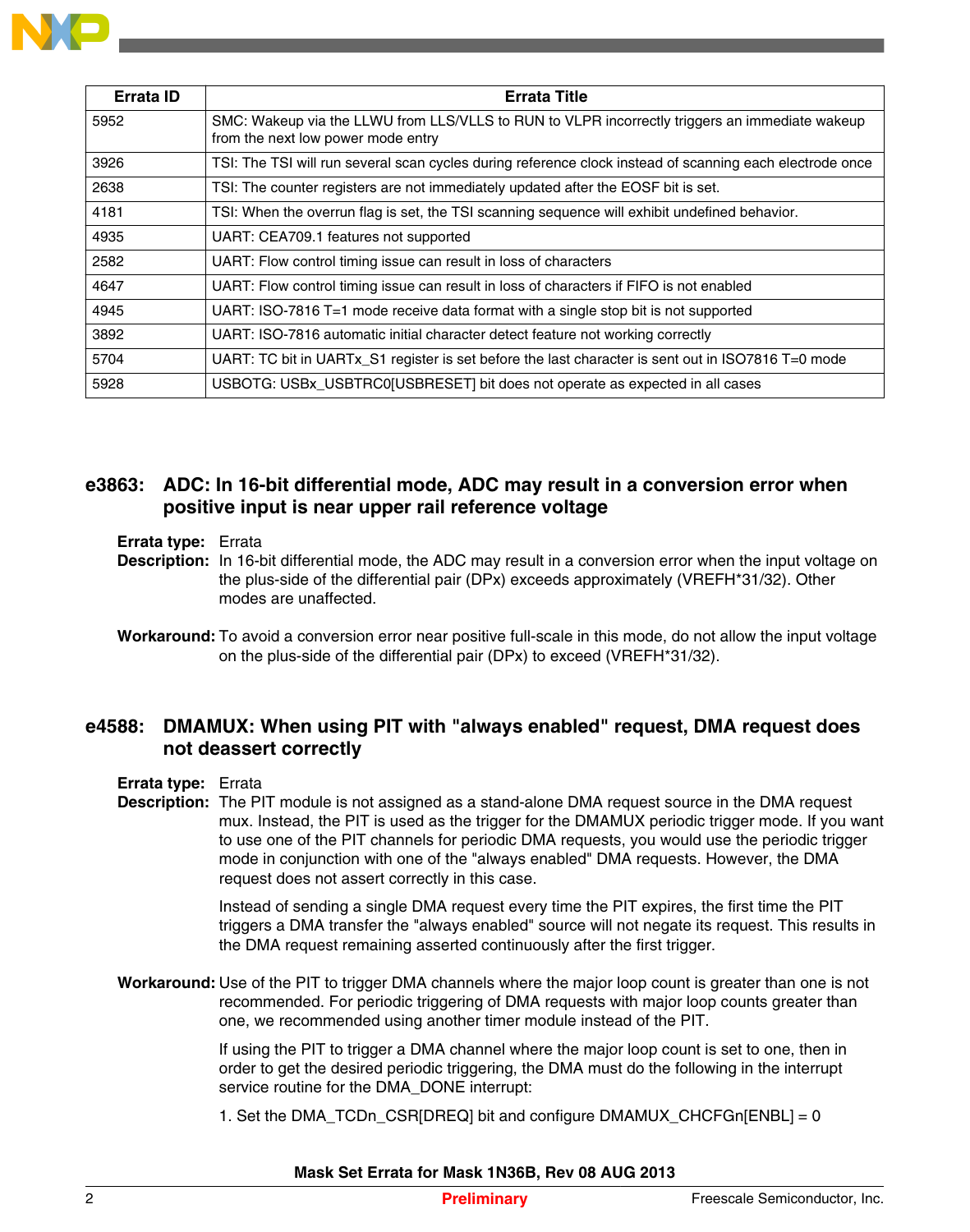

2. Then again DMAMUX\_CHCFGn[ENBL] = 1, DMASREQ=channel in your DMA DONE interrupt service routine so that "always enabled" source could negate its request then DMA request could be negated.

This will allow the desired periodic triggering to function as expected.

## **e5751: FTFx: Launching the Read 1's Section command (RD1SEC) on an entire flash block results in access error (ACCER).**

#### **Errata type:** Errata

- **Description:** FTFx: Launching the Read 1's Section command on an entire flash block (i.e. with flash address = flash block base address & number of longwords = total number of longwords in the flash block) results in an incorrectly asserted access error (ACCER).
- **Workaround:** To verify an entire flash block, use the Read 1's Block command. Use the Read 1's Section command only to verify sections that are smaller than an entire flash block.

#### **e4710: FTM: FTMx\_PWMLOAD register does not support 8-/16-bit accesses**

- **Errata type:** Errata
- **Description:** The FTM PWM Load register should support 8-bit and 16-bit accesses. However, the FTMx\_PWMLOAD[LDOK] bit is cleared automatically by FTM with these sized accesses, thus disabling the loading of the FTMx\_MOD, FTMx\_CNTIN, and FTMx\_CnV registers.

**Workaround:** Always use a 32-bit write access to modify contents of the FTMx\_PWMLOAD register.

#### **e2793: I2C: MCU does not wake as expected from STOP or VLPS mode on subsequent address matches if previous address is mismatched**

- **Errata type:** Errata
- **Description:** The I2C module, acting as a slave on the I2C bus, does not wake as expected from normal STOP mode or VLPS mode on a valid address match if the previous address was not a match.

When the external I2C master sends a non-matching address, the I2C slave state machine does not look for a start bit past the first start bit on the bus. Consequently, subsequent transmissions by the I2C master with a matching address do not, on the first matching address, wake the MCU from stop mode or VLPS via the I2C interrupt.

**Workaround:** There are multiple workarounds:

(1) The master must continually re-transmit the MCU's slave address upon not receiving a NACK from the slave device during the slave addressing phase of the transmission. For clarification, the master must perform the following:

- a) Send slave device address
- b) Check for ACK bit

c) If ACK was received, continue with data transmission. Else, send repeated start signal and repeat steps a-c.

NOTE: Due to the nature of the errata, the maximum number of retransmissions needed to wake the part is nine times.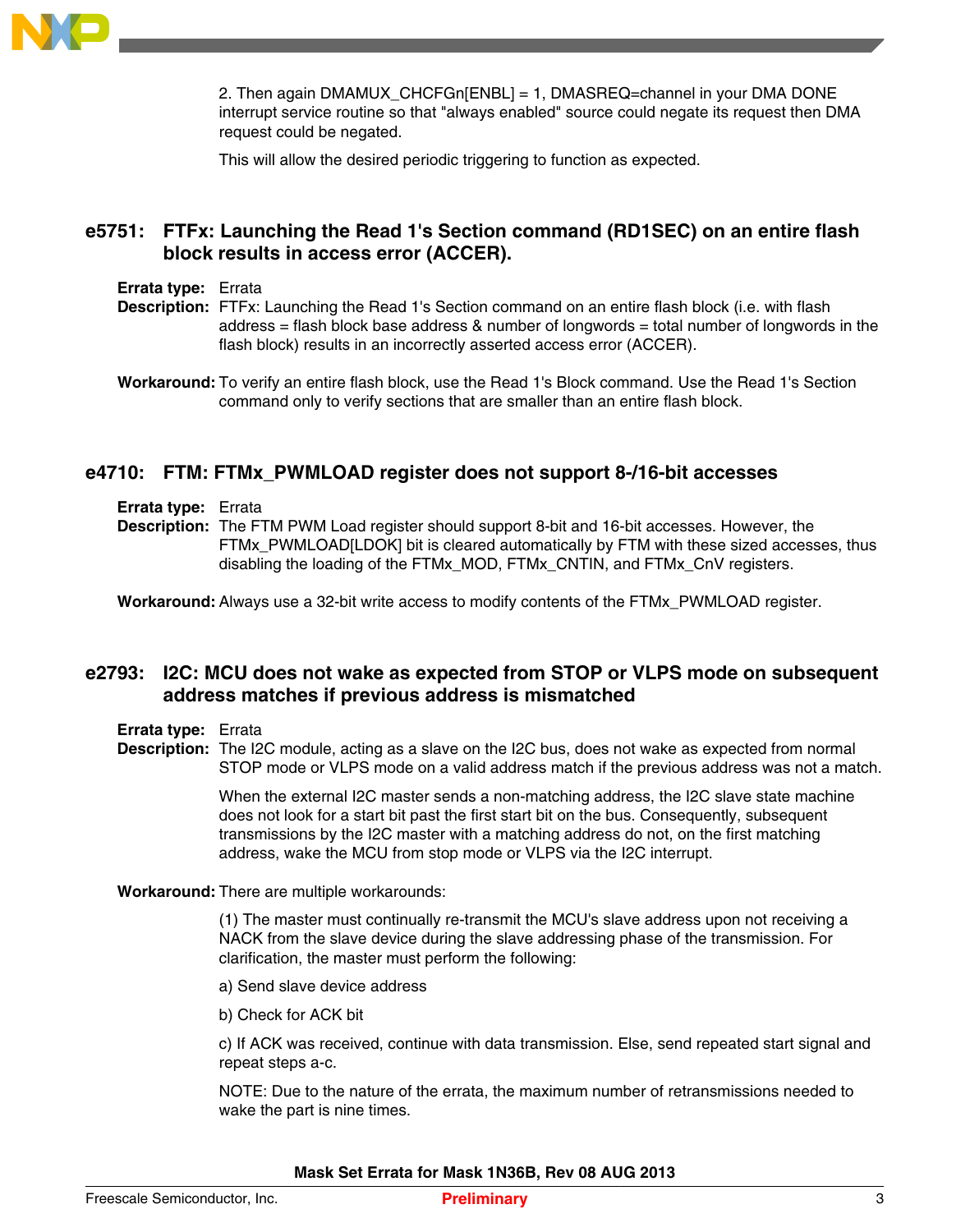

(2) When the MCU, operating as an I2C slave, is in STOP or VLPS mode: Ensure that the external I2C master sends a matching address to wake the slave MCU before it sends any transaction to other I2C slaves. The user must also ensure that MCU does not return to STOP or VLPS until after all packets to non-matching addresses have been sent.

(3) Use a pin interrupt (any pin, whether that pin is or is not being used by the active I2C module) to wake up the part before receiving I2C packets. NOTE: If using the SDA or SCL pin that the active I2C module is using, the part will wake-up on every I2C transaction on the bus.

(4) Use Wait mode instead of STOP or VLPS mode.

# **e3964: JTAGC: When debug is active a wakeup from STOP or VLPS with interrupt causes a hard fault interrupt.**

#### **Errata type:** Errata

**Description:** When exiting STOP or VLPS back into RUN mode with an interrupt a hard fault interrupt is caused when the JTAG debuger is enabled.

The MCU enters a pseudo STOP mode when the debugger is enabled.

The user cannot use the debugger to test code that wakes up from STOP with an interrupt.

**Workaround:**a. Disable the debugger with a Power off and on cycle before testing code that exits STOP or VLPS with an interrupt.

or

b. From the debugger, while in STOP or VLPS, halt the MCU with the debugger tools before triggering an interrupt.

## **e4590: MCG: Transitioning from VLPS to VLPR low power modes while in BLPI clock mode is not supported.**

- **Errata type:** Errata
- **Description:** Transitioning from VLPS mode back to VLPR (LPWUI control bit = 0) while using BLPI clock mode only, is not supported. During Fast IRC startup, the output clock frequency may exceed the maximum VLPR operating frequency. This does not apply to the BLPE clock mode.

#### **Workaround:** There are two options for workarounds

a) Exit to Run instead of VLPR. Before entering VLPR set the LPWUI bit so that when exiting VLPS mode the MCU exits to RUN mode instead of VLPR mode. With LPWUI set any interrupt will exit VLPR or VLPS back into RUN mode. To minimize the impact of the higher RUN current re-enter VLPR quickly.

or

b) Utilize MCG clock mode BLPE when transitioning from VLPS to VLPR modes.

## **e6665: Operating requirements: Limitation of the device operating range**

**Errata type:** Errata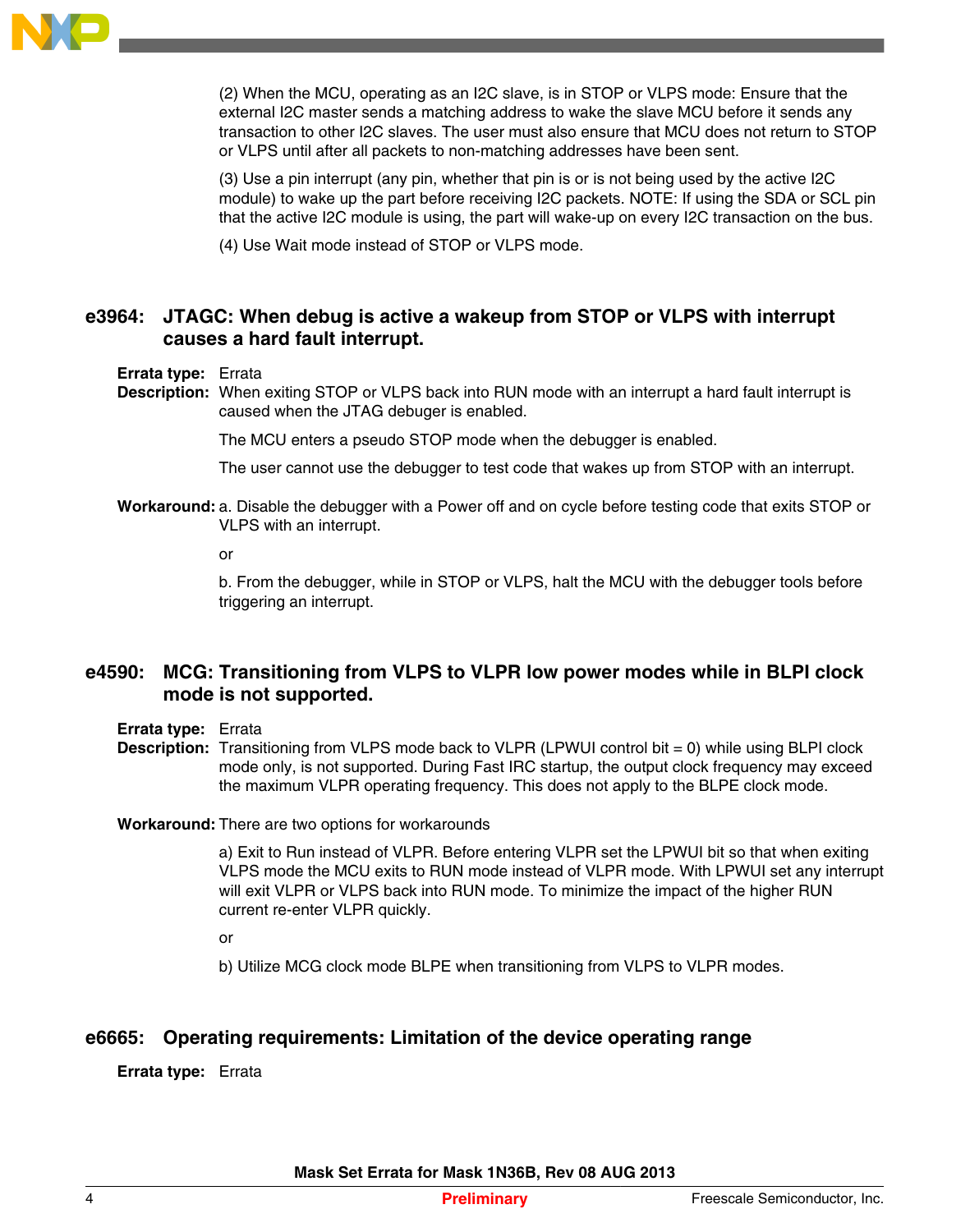

**Description:** Some devices, when power is applied, may not consistently begin to execute code under certain voltage and temperature conditions. Applications that power up with either VDD >= 2.0 V or temperature >= -20C are not impacted. Entry and exit of low-power modes is not impacted.

**Workaround:** To avoid this unwanted behavior, one or both of these conditions must be met:

a) Perform power on reset of the device with a supply voltage (VDD) equal-to or greater-than 2.0 V , or

b) Perform power on reset of the device at a temperature at or above -20 C.

# **e5666: PMC: Maximum current consumption in VLPR, VLPW, VLPS, LLS and VLLS modes may be higher than data sheet specification.**

#### **Errata type:** Errata

**Description:** Maximum current consumption in Very Low Power Run (VLPR), Very Low Power Wait (VLPW), Very Low Power Stop (VLPS), Low Leakage Stop (LLS) ,Very Low Leakage Stop3 (VLLS3) ,Very Low Leakage Stop2 (VLLS2) ,Very Low Leakage Stop1 (VLLS1) , and Very Low Leakage Stop0 (VLLS0) modes within an operating range of -40°C to 25°C may exceed data sheet specification.

> Note: Some devices do not feature all of the power modes listed above. Refer to the Reference Manual to determine if a particular low power mode is available on your device.

**Workaround:** If maximum current consumption in these low power modes exceed system requirements, a higher power mode should be used.

#### **e4481: PMC: STOP mode recovery unstable**

- **Errata type:** Errata
- **Description:** Recovery from STOP mode is not guaranteed if STOP mode is used for a period of time longer than 50ms.

**Workaround:** There are two methods that can be used:

1. Set the BGEN bit in the PMC\_REGSC register prior to entering STOP mode, and when existing STOP mode clear the BGEN bit.

2. Use a different low power mode such as VLPS.

#### **e4638: PMC: VLLSx mode current draw at cold can exceed maximum specification at cold**

**Errata type:** Errata

- **Description:** When operating below -20C and above 3.4V in a VLLSx mode, current consumption can behave non-linearly and exceed maximum specification at cold. Current draw may approach maximum specification at hot.
- **Workaround:**Limit operating temperature to -20C or greater or keep operating voltage below 3.4V, otherwise design power supply scheme should account for maximum specification as specified for hot.

**Mask Set Errata for Mask 1N36B, Rev 08 AUG 2013**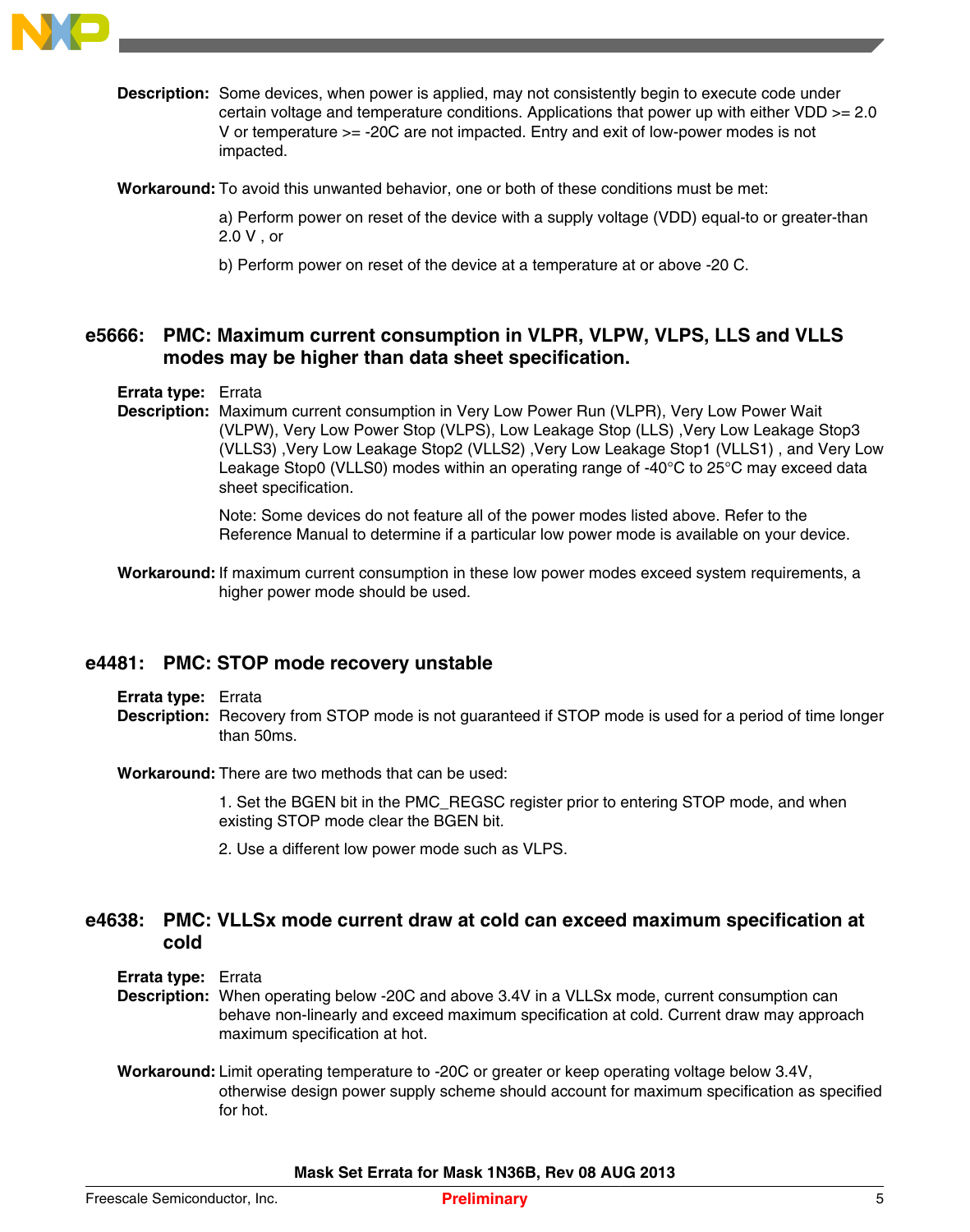

## **e5667: PMC: When used as an input to ADC or CMP modules, the PMC bandgap 1-V voltage reference is not available in VLPx, LLS, or VLLSx modes**

**Errata type:** Errata

**Description:** The Power Management Controller (PMC) bandgap 1-V reference is not available as an input to the Analog-to-Digital Converter (ADC) module (using ADC input channel AD27) or the Comparator (CMP) module (using CMP input IN6) in Very Low Power Run (VLPR), Very Low Power Wait (VLPW), Very Low Power Stop (VLPS), Low Leakage Stop (LLS), Very Low Leakage Stop3 (VLLS3), Very Low Leakage Stop2 (VLLS2), Very Low Leakage Stop1 (VLLS1), or Very Low Leakage Stop0 (VLLS0) modes.

This erratum does not apply to the VREF module 1.2 V reference voltage.

**Workaround:** Use of the PMC bandgap 1-V reference voltage as an input to the ADC and CMP modules requires the MCU to be in Run, Wait, or Stop modes.

#### **e4949: Reset and Boot: Device may not exit the power on reset (POR) event correctly with fast ramp-up slew rates.**

- **Errata type:** Errata
- **Description:** Device may not exit the power on reset (POR) event correctly when the Vdd ramp-up slew rate is greater than 17 kV/sec as VDD is raised from 0V to 1.7V.

**Workaround:** Keep instantaneous slew rate of VDD below 17 kV/sec.

Status: This errata will be fixed on future mask sets.

## **e5130: SAI: Under certain conditions, the CPU cannot reenter STOP mode via an asynchronous interrupt wakeup event**

**Errata type:** Errata

**Description:** If the SAI generates an asynchronous interrupt to wake the core and it attempts to reenter STOP mode, then under certain conditions the STOP mode entry is blocked and the asynchronous interrupt will remain set.

> This issue applies to interrupt wakeups due to the FIFO request flags or FIFO warning flags and then only if the time between the STOP mode exit and subsequent STOP mode reentry is less than 3 asynchronous bit clock cycles.

**Workaround:** Ensure that at least 3 bit clock cycles elapse following an asynchronous interrupt wakeup event, before STOP mode is reentered.

## **e4218: SIM/FLEXBUS: SIM\_SCGC7[FLEXBUS] bit should be cleared when the FlexBus is not being used.**

#### **Errata type:** Errata

**Description:** The SIM\_SCGC7[FLEXBUS] bit is set by default. This means that the FlexBus will be enabled and come up in global chip select mode.

**Mask Set Errata for Mask 1N36B, Rev 08 AUG 2013**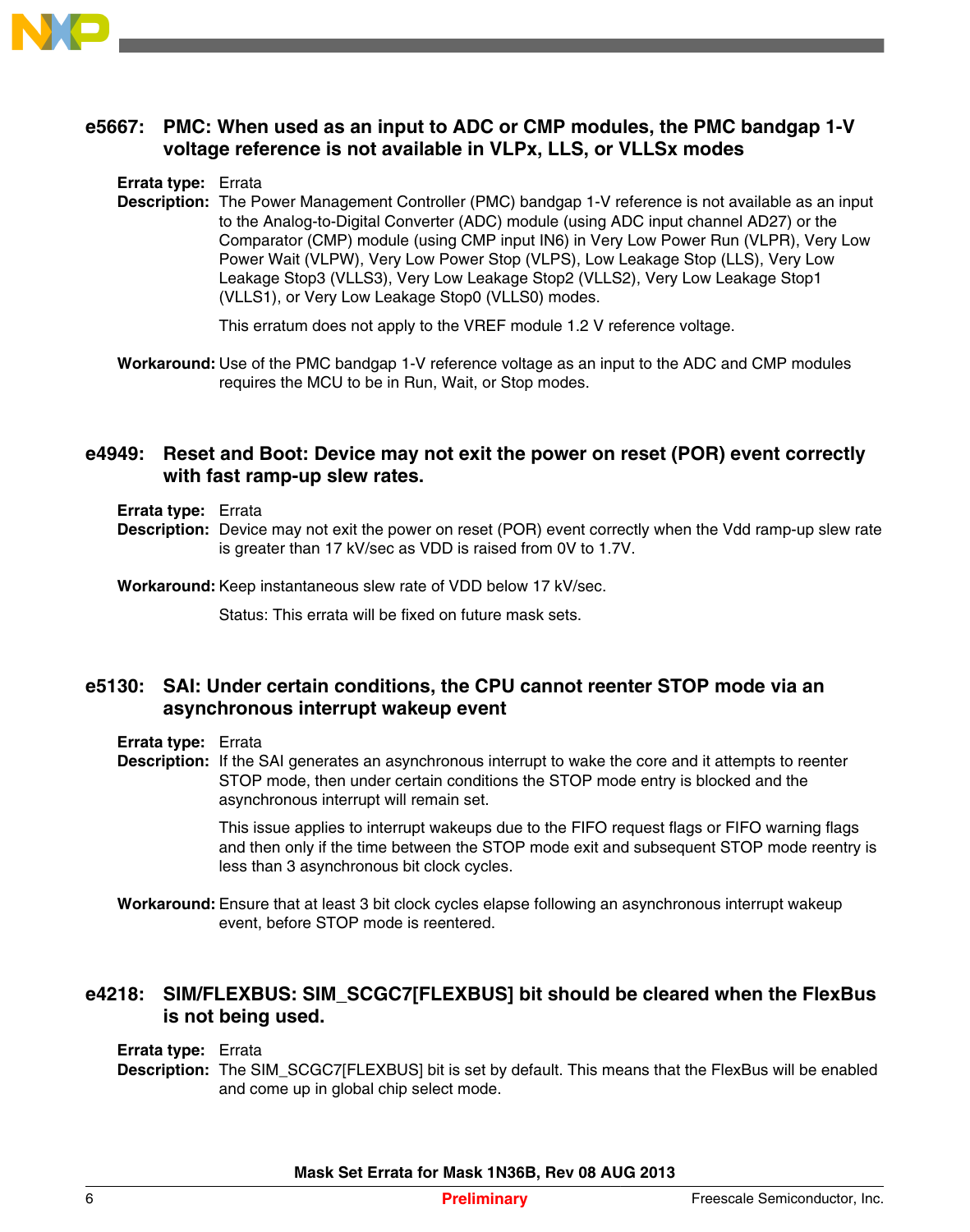

With some code sequence and register value combinations the core could attempt to prefetch from the FlexBus even though it might not actually use the value it prefetched. In the case where the FlexBus is unconfigured, this can result in a hung bus cycle on the FlexBus.

**Workaround:** If the FlexBus is not being used, disabled the clock to the FlexBus during chip initialization by clearing the SIM\_SCGC7[FLEXBUS] bit.

> If the FlexBus will be used, then enable at least one chip select as early in the chip initialization process as possible.

#### **e6272: SIM: The System Integration Module Registers may not be programmed correctly.**

**Errata type:** Errata

**Description:** The following System Integration Modules Registers may not be programmed correctly: the FAMID and PINID bit fields in the SIM\_SDID Register, the RAMSIZE in the SIM\_SOPT1 Register, the NVMSIZE, PFSIZE and EESIZE in SIM\_FCFG1 Register and information in the Unique ID Registers SIM\_UIDx.

**Workaround:** In next revision of silicon, these values will be programmed correctly.

#### **e5708: SLCD: LCD waveforms can exceed voltage specification for 3V or 5V glass**

**Errata type:** Errata

**Description:** The LCD controller power supply can be sourced using VDD, internal regulated voltage VIREG, or an external supply on the VLL3. Using the internal Vireg (VSUPPLY[1:0] = 11, LCD\_GCR [RVEN] = 1, and LCD\_GCR[CPSEL] =1) to generate the LCD bias voltages can cause the generated LCD waveform voltages to go out of specification for 3V and 5V glass. For LCD\_GCR[HREFSEL] = 0, Vireg = 1V, but bias voltages can exceed specification VLL1 > 1V, VLL2 > 2V, and VLL3 >3V. For LCD\_GCR[HREFSEL] = 1 Vireg = 1.67V, but the bias voltages can exceed specification VLL1>1.67, VLL2 >3.3V, and VLL3>5V.

**Workaround:** Use an alternate LCD power supply configuration.

1. Vdd can be used as the LCD controller power supply.

a. For VSUPPLY[1:0] = 00 and LCD\_GCR[CPSEL1] = 1, Vdd is used to drive VLL2. For 3V glass Vdd must be 2V and for 5V glass Vdd must be 3.3V.

b. For VSUPPLY[1:0] = 01 and LCD\_GCR[CPSEL1] = 1, Vdd is used to drive VLL3. For 3V glass Vdd must be 3V and for 5V glass Vdd must be 5V.

2. Drive VLL3 with an external supply VSUPPLY $[1:0] = 11$  and LCD\_GCR  $[RVEN] = 0$ .

a. For 3V glass VLL3 must equal 3V. The resistor bias network or charge pump can be used to generate VLL1 and VLL2. Note, VLL3 should never be externally driven to any level other than VDD.

# **e5952: SMC: Wakeup via the LLWU from LLS/VLLS to RUN to VLPR incorrectly triggers an immediate wakeup from the next low power mode entry**

**Errata type:** Errata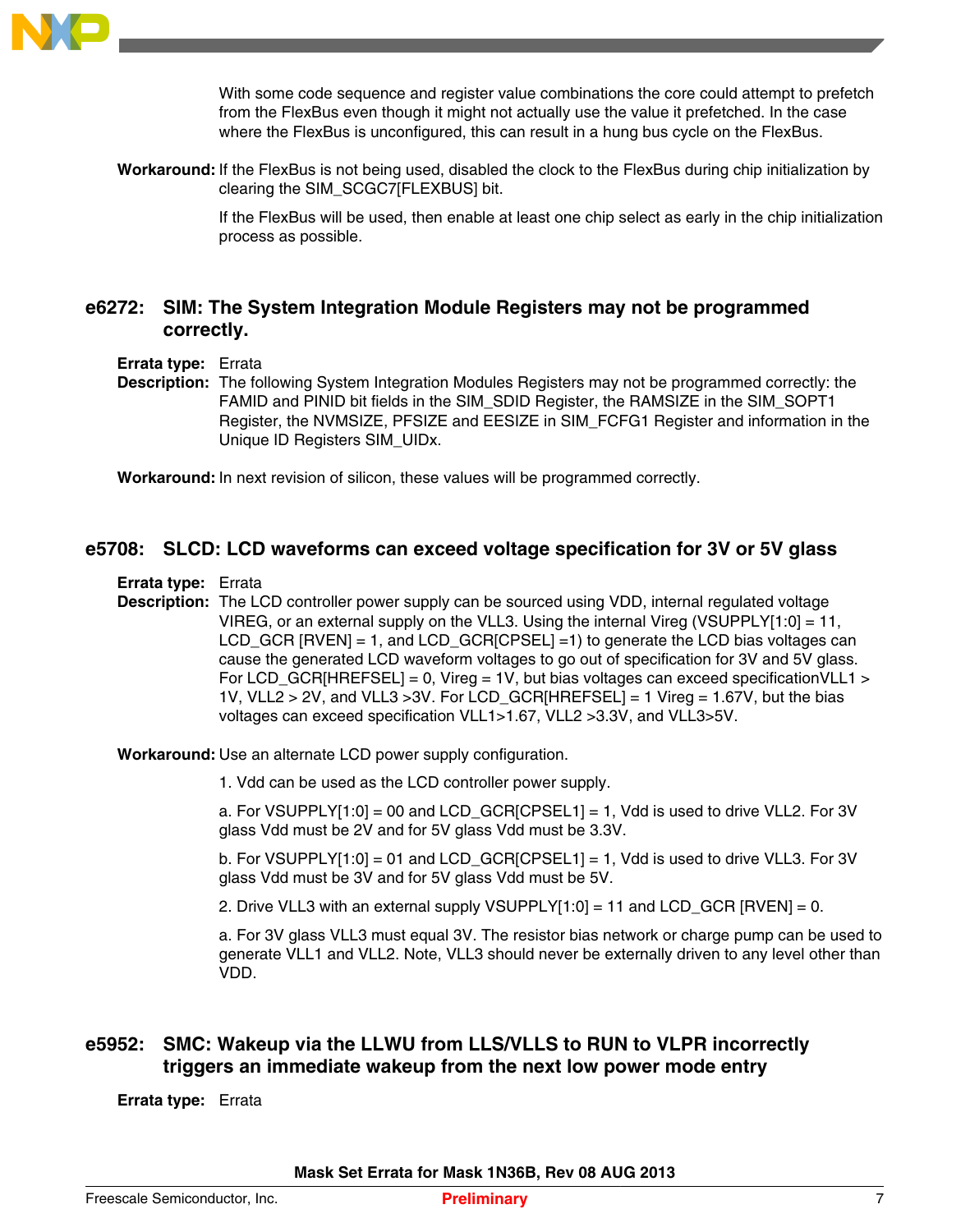

- **Description:** Entering VLPR immediately after an LLWU wakeup event from LLS/VLLS, will cause any subsequent entry into LLS/VLLS to fail if entry into VLPR mode occurs before clearing the pending LLWU interrupt.
- **Workaround:** After an LLWU wakeup event from LLS/VLLS, the user must clear the LLWU interrupt prior to entering VLPR mode.

#### **e3926: TSI: The TSI will run several scan cycles during reference clock instead of scanning each electrode once**

- **Errata type:** Errata
- **Description:** The TSI will run several scan cycles during reference clock instead of scanning each electrode once. For each automatic scanning period determined by AMCLKS (clock source), AMPSC (prescaler) and SMOD (period modulo), TSI will scan during one reference clock cycle divided by the AMPSC prescaler.

This does not affect the count result from TSI because TSI counters keep the last scan result.

**Workaround:**1. Because counter results are not affected, a simple workaround is to use the smallest prescaler possible and use a bigger SMOD value, this will minimize the number of extra scans, thus also minimizing the amount of average extra current used by the module.

> 2. If strict control of number of scan cycles is needed, trigger scans with software control (using the SWTS bit) and control time between scans with a separate timer. This solution is only recommended if strict control of scan cycles is needed, if not, recommendation is to use workaround 1.

#### **e2638: TSI: The counter registers are not immediately updated after the EOSF bit is set.**

- **Errata type:** Errata
- **Description:** The counter registers are not immediately updated after the end of scan event (EOSF is set). The counter registers will become available 0.25 ms after the EOSF flag is set. This also applies for the end-of-scan interrupt, as it is triggered with the EOSF flag. This behavior will occur both in continuous scan and in software triggered scan modes.
- **Workaround:** Insert a delay of 0.25 ms or greater prior to accessing the counter registers after an end of scan event or an end of scan interrupt that is triggered by the EOSF flag. This delay does not need to be a blocking delay, so it can be executing other actions before reading the counter registers. Notice that the out-of-range flag (OUTRGF) and interrupt occur after the counters have been updated, so if the OUTRGF flag is polled or the out-of-range interrupt is used, the workaround is not necessary.

## **e4181: TSI: When the overrun flag is set, the TSI scanning sequence will exhibit undefined behavior.**

- **Errata type:** Errata
- **Description:** When the overrun flag is set, the TSI scanning sequence will exhibit undefined behavior, so the results of measurements are invalid at this point. In order to continue reading valid measurements, disable the TSI module and reconfigure it.

**Mask Set Errata for Mask 1N36B, Rev 08 AUG 2013**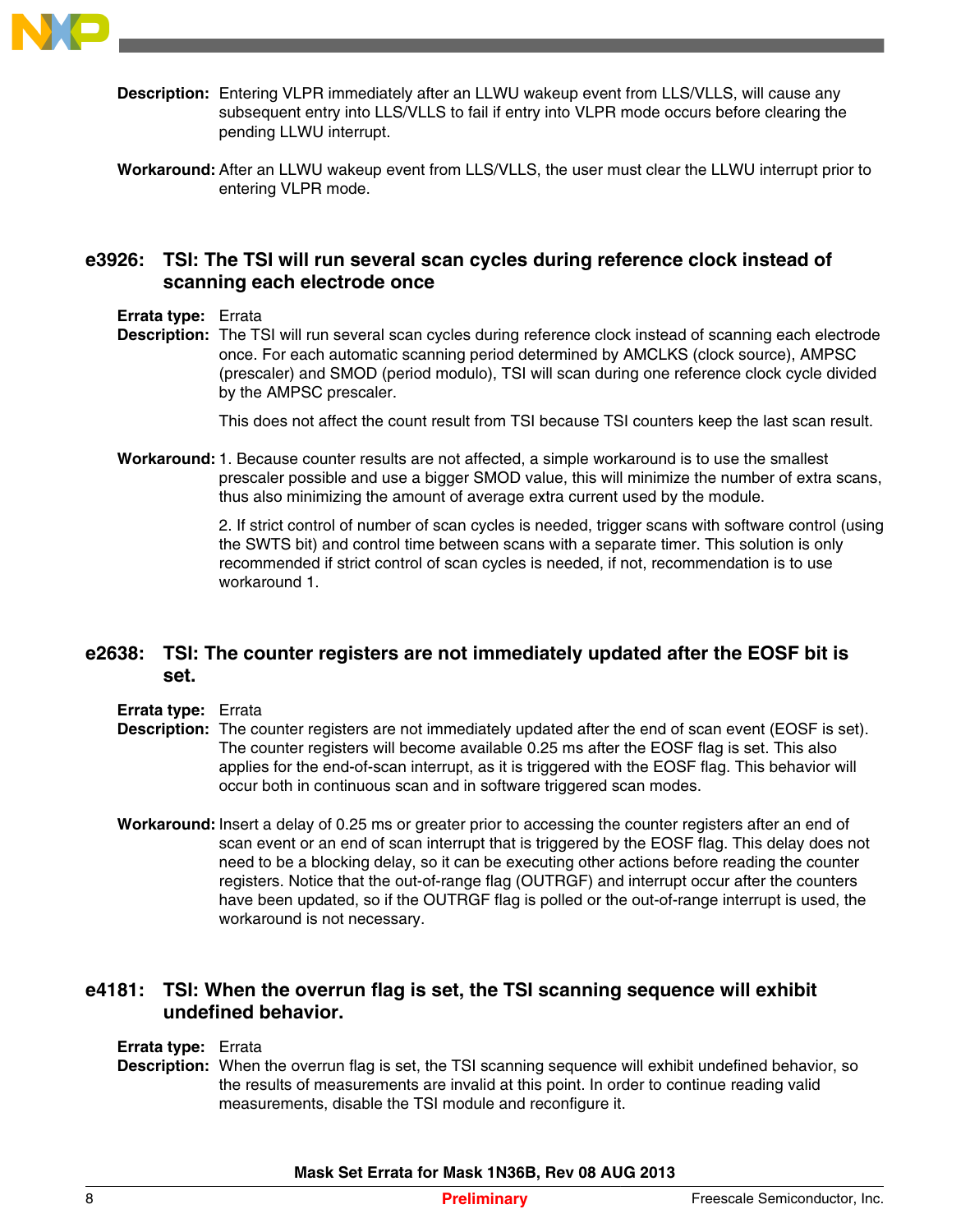

**Workaround:** During development make sure to measure the required scanning time for all the electrodes in your system and configure the scanning time with AMCLKS, AMPSC and SMOD so that an overrun will not happen. Consider adding about 30 to 70% more time as headroom to make sure overrun is not triggered. If scanning time is critical and added scan time is not acceptable, detect the overrun condition either by polling the overrun flag in a loop or through the TSI interrupt. Once overrun is detected, disable the TSI module, clear all flags and reconfigure. During reconfiguration, SMOD can be increased by 10% or more of the current value to reduce the number of overrun occurrences.

#### **e4935: UART: CEA709.1 features not supported**

**Errata type:** Errata

**Description:** Due to some issues that affect compliance with the specification, the CEA709.1 features of the UART module are not supported. Normal UART mode, IrDA, and ISO-7816 are unaffected.

**Workaround:** Do not use the UART in CEA709.1 mode.

#### **e2582: UART: Flow control timing issue can result in loss of characters**

- **Errata type:** Errata
- **Description:** When /RTS flow control signal is used in receiver request-to-send mode, the /RTS signal is negated if the number of characters in the Receive FIFO is equal to or greater than the receive watermark. The /RTS signal will not negate until after the last character (the one that makes the condition for /RTS negation true) is completely received and recognized. This creates a delay between the end of the STOP bit and the negation of the /RTS signal. In some cases this delay can be long enough that a transmitter will start transmission of another character before it has a chance to recognize the negation of the /RTS signal (the /CTS input to the transmitter).
- **Workaround:** For UARTs that implement an eight entry FIFO: When the FIFO is enabled, the receive watermark should be set to seven or less. This will ensure that there is space for at least one more character in the FIFO when /RTS negates. So in this case no data would be lost.

For UARTs without a FIFO (or if the FIFO is disabled): Delay might need to be added between characters on the transmit side in order to allow time for the negation of /RTS to be recognized before the next character is sent.

## **e4647: UART: Flow control timing issue can result in loss of characters if FIFO is not enabled**

- **Errata type:** Errata
- **Description:** On UART0 and UART1 when /RTS flow control signal is used in receiver request-to-send mode, the /RTS signal is negated if the number of characters in the Receive FIFO is equal to or greater than the receive watermark. The /RTS signal will not negate until after the last character (the one that makes the condition for /RTS negation true) is completely received and recognized. This creates a delay between the end of the STOP bit and the negation of the / RTS signal. In some cases this delay can be long enough that a transmitter will start transmission of another character before it has a chance to recognize the negation of the /RTS signal (the /CTS input to the transmitter).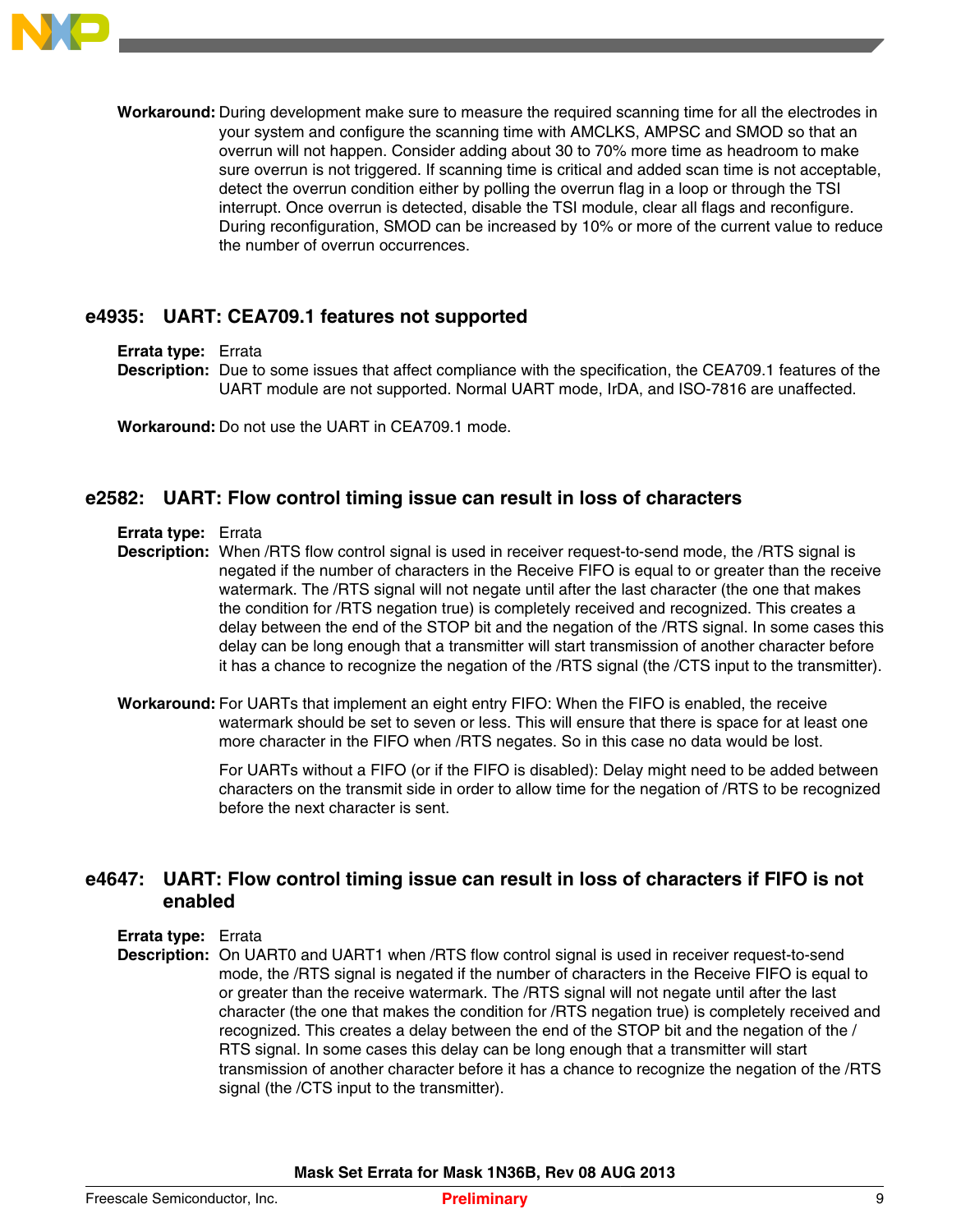

**Workaround:** Always enable the RxFIFO if you are using flow control for UART0 or UART1. The receive watermark should be set to seven or less. This will ensure that there is space for at least one more character in the FIFO when /RTS negates. So in this case no data would be lost.

> Note that only UART0 and UART1 are affected. The UARTs that do not have the RxFIFO feature are not affected.

## **e4945: UART: ISO-7816 T=1 mode receive data format with a single stop bit is not supported**

- **Errata type:** Errata
- **Description:** Transmission of ISO-7816 data frames with single stop bit is supported in T=1 mode. Currently in order to receive a frame, two or more stop bits are required. This means that 11 ETU reception based on T=1 protocol is not supported. T=0 protocol is unaffected.

#### **e3892: UART: ISO-7816 automatic initial character detect feature not working correctly**

**Errata type:** Errata

**Description:** The ISO-7816 automatic initial character detection feature does not work. The direct convention initial character can be detected correctly, but the inverse convention initial character will only be detected if the S2[MSBF] and S2[RXINV] bits are set. This defeats the purpose of the initial character detection and automatic configuration of the S2[MSBF], S2[RXINV], and C3[TXINV] bits.

**Workaround:** Use software to manually detect initial characters. Configure the UART with S2[MSBF] and S2[RXINV] cleared. Then check UART receive characters looking for 0x3B or 0x03. If 0x3B is received, then the connected card is direct convention. If 0x03 is received, then the connected card is inverse convention. If an inverse convention card is detected, then software should set S2[MSBF], S2[RXINV], and C3[TXINV].

#### **e5704: UART: TC bit in UARTx\_S1 register is set before the last character is sent out in ISO7816 T=0 mode**

- **Errata type:** Errata
- **Description:** When using the UART in ISO-7816 mode, the UARTx S1[TC] flag sets after a NACK is received, but before guard time expires.
- **Workaround:** If using the UART in ISO-7816 mode with T=0 and a guard time of 12 ETU, check the UARTn S1[TC] bit after each byte is transmitted. If a NACK is detected, then the transmitter should be reset.

The recommended code sequence is:

UART0  $C2$  &= ~UART  $C2$  TE MASK; //make sure the transmitter is disabled at first

UART0  $C3$  = UART  $C3$  TXDIR MASK; //set the TX pin as output

UART0\_C2 |= UART\_C2\_TE\_MASK; //enable TX

**Workaround:** Do not send T=1, 11 ETU frames to the UART in ISO-7816 mode. Use 12 ETU transmissions for T=1 protocol instead.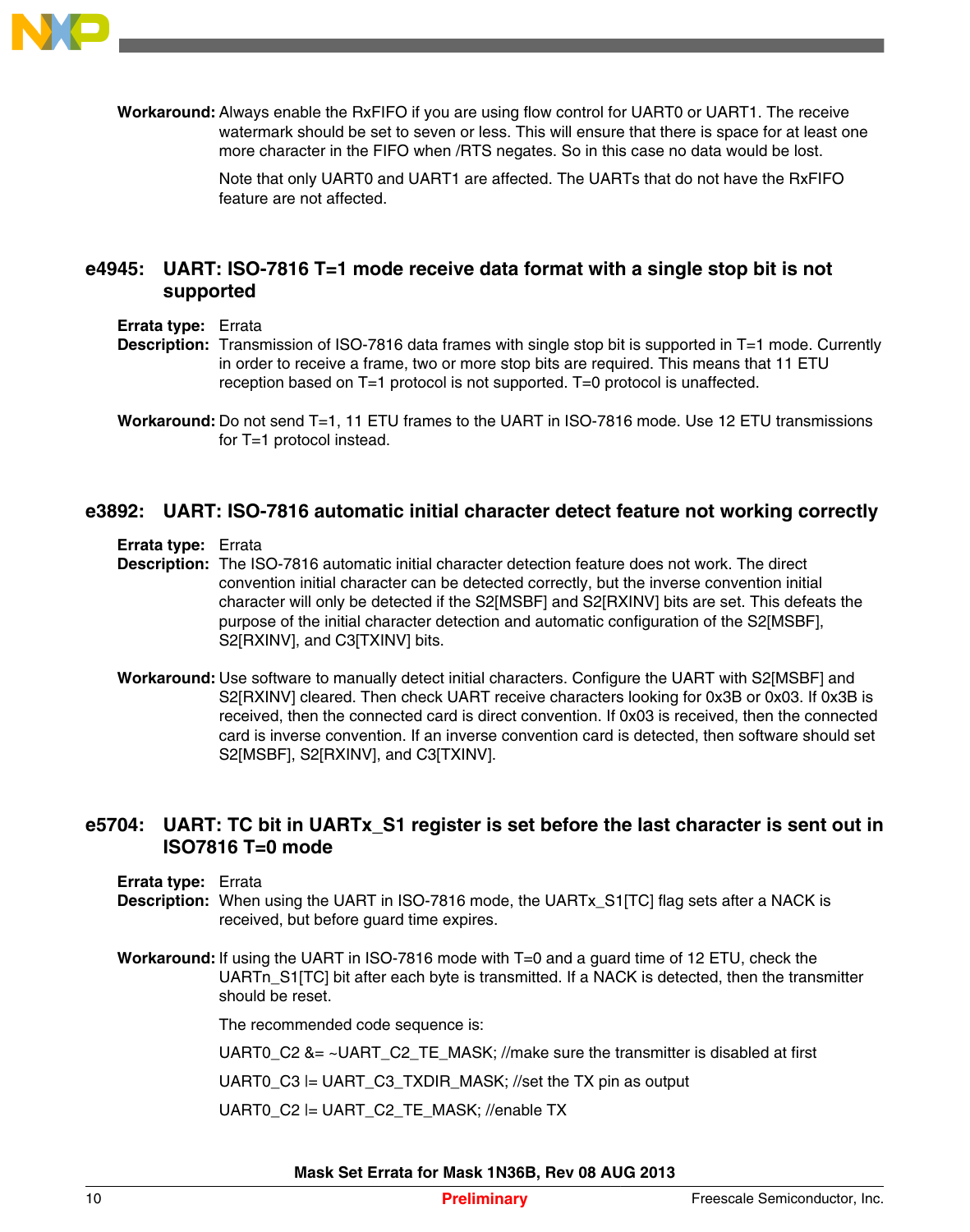

```
UART0 C2 = UART_C2_RE_MASK; //enable RX to detect NACK
for(i=0;i<length;i++){
while(!(UART0_S1&UART_S1_TDRE_MASK)){}
UART0_D = data[i];while(!(UART0_S1&UART_S1_TC_MASK)){}//check for NACK
if(UART0_IS7816 & UART_IS7816_TXT_MASK)//check if TXT flag set
{
/* Disable transmit to clear the internal NACK detection counter */
UART0_C2 &= ~UART_C2_TE_MASK;
UART0_IS7816 = UART_IS7816_TXT_MASK;// write one to clear TXT
UART0_C2 |= UART_C2_TE_MASK; // re-enable transmit
}
}
UART0_C2 &= ~UART_C2_TE_MASK; //disable after transmit
```
# **e5928: USBOTG: USBx\_USBTRC0[USBRESET] bit does not operate as expected in all cases**

**Errata type:** Errata

- **Description:** The USBx\_USBTCR0[USBRESET] bit is not properly synchronized. In some cases using the bit can cause the USB module to enter an undefined state.
- Workaround: Do not use the USBx USBTCR0[USBRESET] bit. If USB registers need to be written to their reset states, then write those registers manually instead of using the module reset bit.